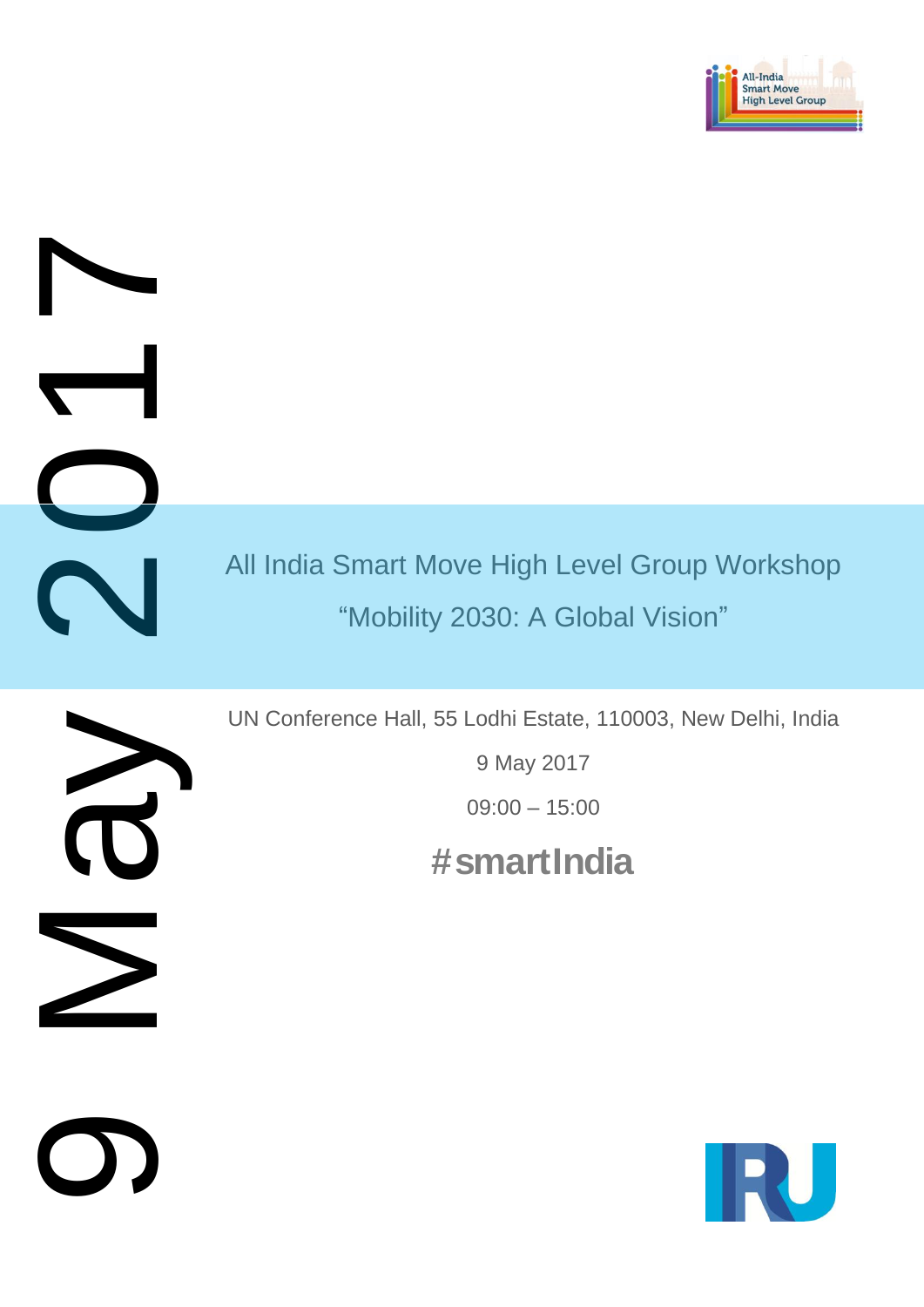

## **All India Smart Move High Level Group Workshop**

*"Mobility 2030: A Global Vision"*

#### **9 May 2017**

#### *Moderator: Ms Mary Crass Head of Institutional Relations and Summit, International Transport Forum (ITF)*

UN Conference Hall, 55 Lodhi Estate, 110003, New Delhi

Working language: English

09:00 – 15:00

### **Background**

Sustainable transport is fundamental to progress in realizing the promise of the 2030 Agenda for Sustainable Development and in achieving the 17 Sustainable Development Goals. Sustainable transport supports inclusive growth, job creation, poverty reduction, access to markets, the empowerment of women, and the well-being of persons with disabilities and other vulnerable groups. It is also essential to our efforts to fight climate change, reduce air pollution and improve road safety. Yet despite this critical role, sustainable transport has not been given adequate recognition.

A recent report of the UN Secretary-General's High-Level Advisory Group on Sustainable Transport (2016) calls for urgent action to address the staggering social, environmental and economic costs associated with externalities of the transport sector. Worldwide every year 1.24 million people die in road accidents and a further 3.5 million die prematurely due to outdoor pollution, including from transport sources; 23% of energy-related greenhouse gas emissions come from transport; and road congestion is a tremendous burden on the economy, currently accounting for 0.7% of GDP in the US, 2% of GDP in Europe, 2-5% of GDP in Asia, and as high as 10% of GDP in some cities of emerging economies, including Beijing, Sao Paulo and Lima. In the Indian context transport emissions are key contributors to climate change and urban air pollution. The level of fatalities and injuries being extremely high, we must start thinking of sustainability dimension in transport. The Indian economy also faces the challenge to develop a transport system which is efficient and reliable, and at the same time also affordable and accessible for all.

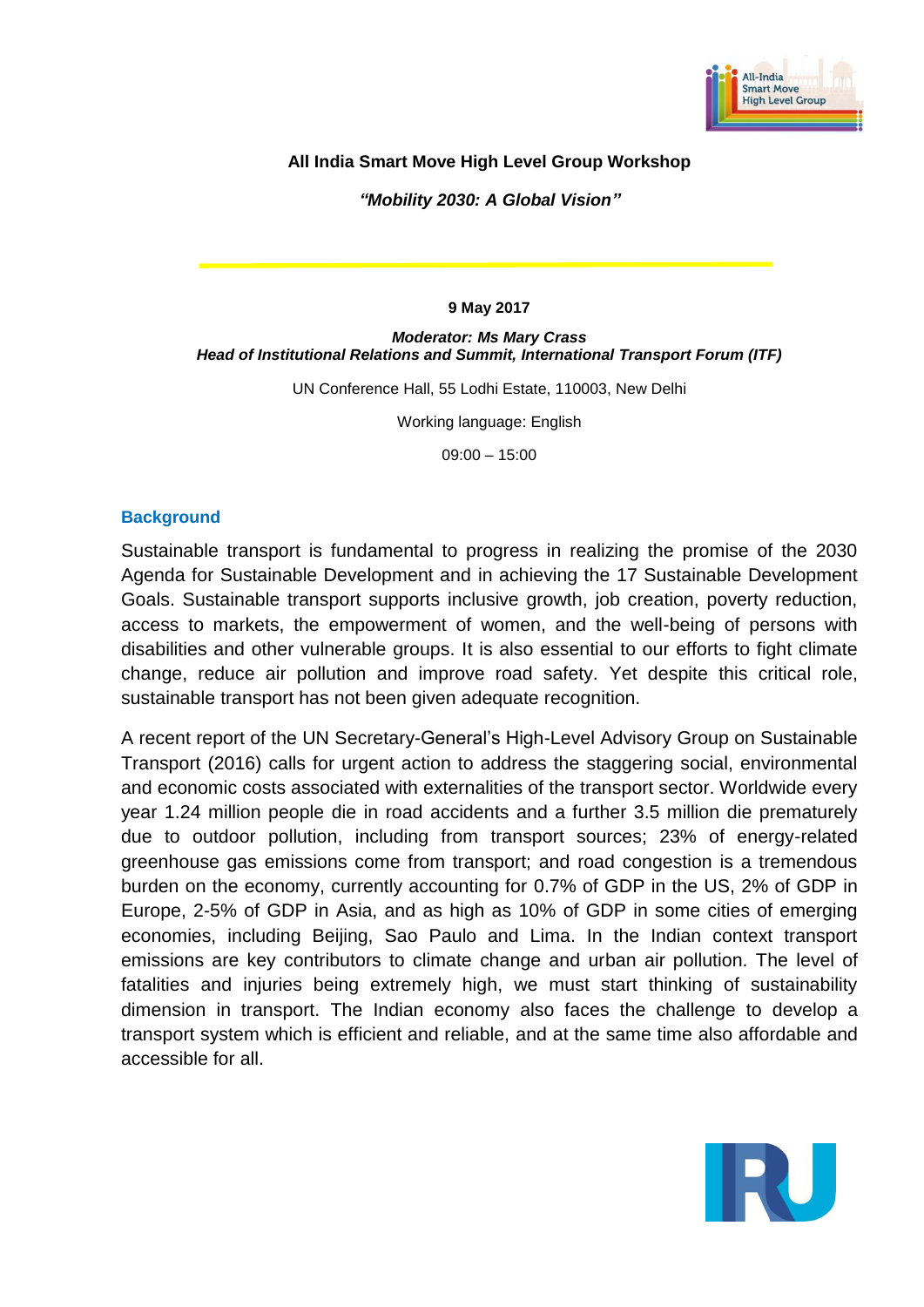

IRU, the world's road transport organisation, is leading a global initiative looking into the role and place of passenger transport, in particular that of buses and taxis, in the future mobility ecosystem by 2030.

### **Workshop Objectives**

This workshop aims at contributing to a global vision on Mobility for achieving the Sustainable Development Goals 2030 and implementing New Urban Agenda as also to help the developing countries like India to address the challenge of rising congestion and pollution, particularly in urban areas, and to better tap into the tremendous opportunities that sustainable transport can make possible.

More specifically, the objective of this workshop is to present and debate the preliminary findings of this global initiative, focusing on the main identified trends affecting mobility in general and buses and taxis in particular, as well as the future scenarios for the expected development of the bus and taxi markets.

\*\*\*

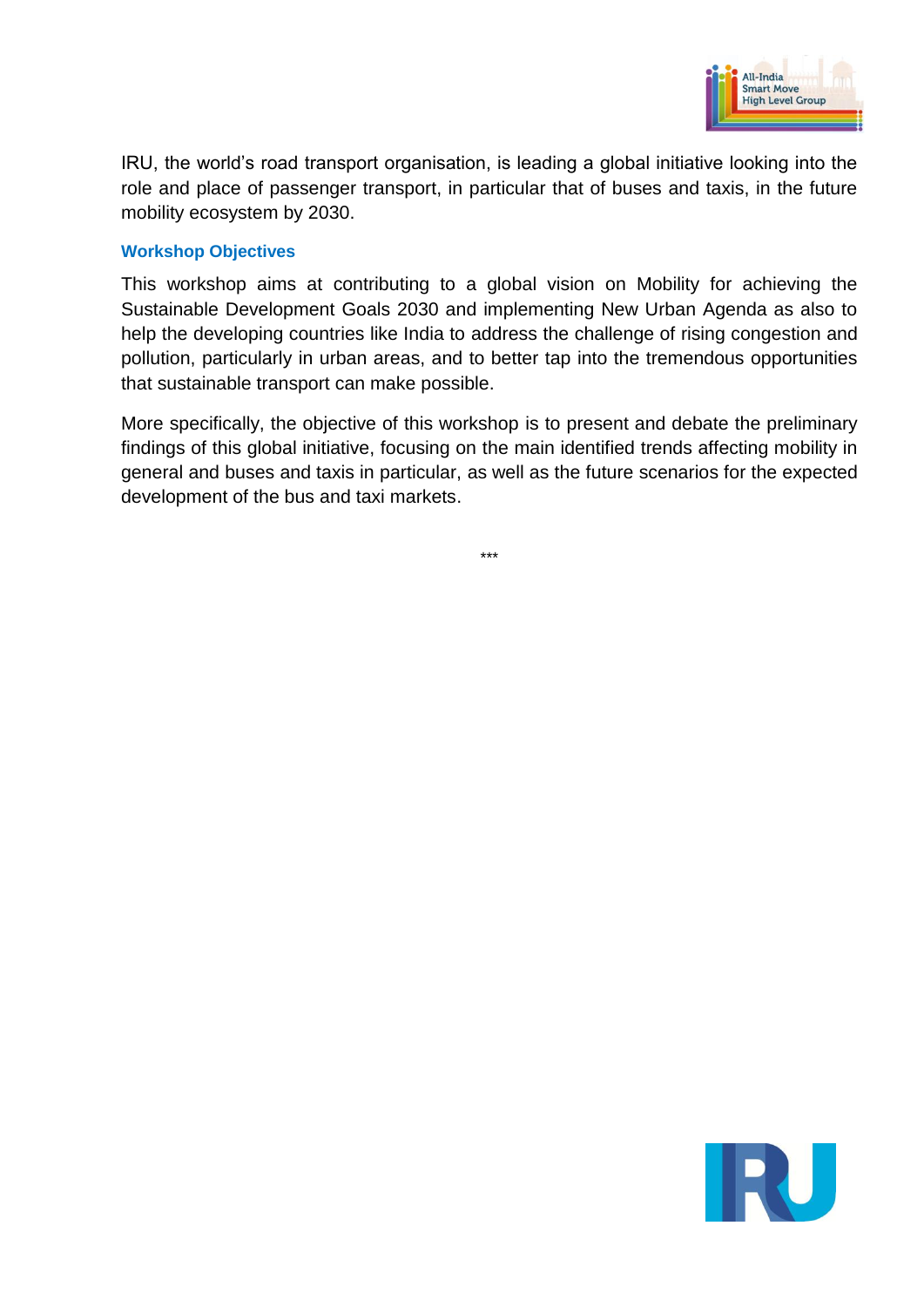

## **WORKSHOP AGENDA (Provisional)**

# *"Mobility 2030: A Global Vision"*

#### **9 May 2017**

#### *Moderator: Ms Mary Crass Head of Institutional Relations and Summit, International Transport Forum (ITF) (tbc)*

UN Conference Hall, 55 Lodhi Estate, 110003, New Delhi

Working language: English

09:00 – 15:00

| $09:00 - 9:30$                                                                                                                                                  | Arrival of the Participants and Registration for the Workshop                                                                                                                                                                                                                                                                                                                                                                                          |  |
|-----------------------------------------------------------------------------------------------------------------------------------------------------------------|--------------------------------------------------------------------------------------------------------------------------------------------------------------------------------------------------------------------------------------------------------------------------------------------------------------------------------------------------------------------------------------------------------------------------------------------------------|--|
| <b>Welcome Address and Overview of the Workshop Objectives</b>                                                                                                  |                                                                                                                                                                                                                                                                                                                                                                                                                                                        |  |
| $09:30 - 10:00$                                                                                                                                                 | Ms Mary Crass, Head of Institutional Relations and Summit, International Transport<br>Forum (ITF) (tbc)                                                                                                                                                                                                                                                                                                                                                |  |
| Keynote on "Trends in Mobility: the main findings of the study on vision 2030 for buses and<br>coaches covering urban dimension as well as intercity dimension" |                                                                                                                                                                                                                                                                                                                                                                                                                                                        |  |
| $10:00 - 10:15$                                                                                                                                                 | Mr Oleg Kamberski, Head of Passenger Transport, IRU                                                                                                                                                                                                                                                                                                                                                                                                    |  |
| <b>Panel Discussion</b>                                                                                                                                         |                                                                                                                                                                                                                                                                                                                                                                                                                                                        |  |
| $10:15 - 11:15$                                                                                                                                                 | Mr BN Puri, Executive Director, Asian Institute of Transport Development (AITD)<br>$\bullet$<br>(tbc)<br>Mr Anand Rao, Managing Director, Association of State Road Transport<br>Undertakings (ASRTU)<br>Mr Prasanna Patwardhan, President, Bus Operators Confederation of India<br>(BOCI) (tbc)<br>Mr M. K. Sinha, Director General, Institute of Urban Transport (IUT) (tbc)<br>$\bullet$<br>Mr Raghav Gupta, India Country Manager, Blablacar (tbc) |  |
| $11:15 - 11:30$                                                                                                                                                 | <b>Tea/Coffee Break</b>                                                                                                                                                                                                                                                                                                                                                                                                                                |  |